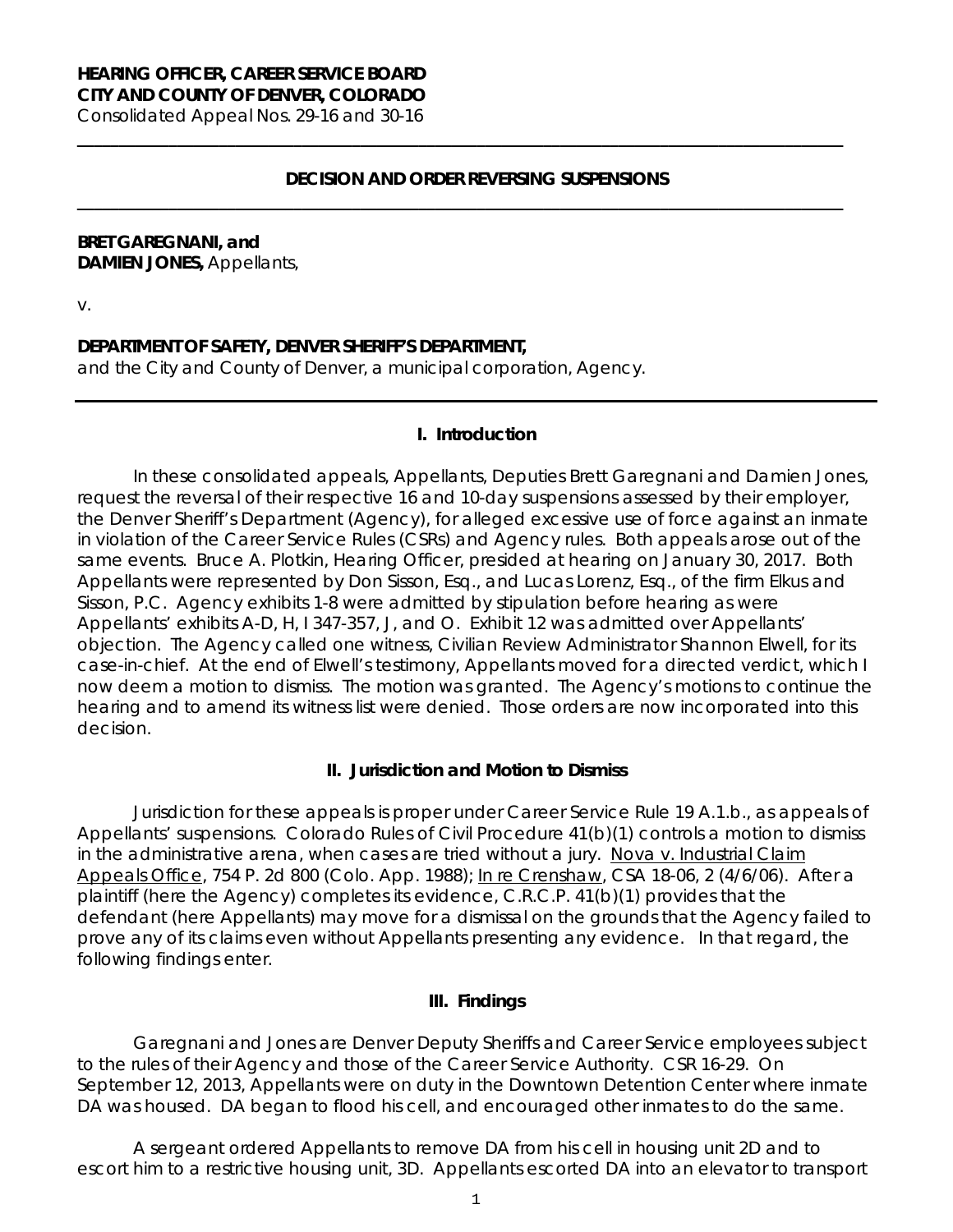him. They placed DA face-first into the far corner of the elevator and one or both of them ordered DA not to move several times, but DA began pushing back, and later admitted he tried to mule-kick and head-butt Appellants who were standing behind him.

Sergeant Minter entered the elevator, saw DA trying to get away from the Appellants, and also ordered DA to stop resisting, but DA would not. Minter then ordered Appellants to "take DA to the ground." [Exh. 1-5].

Garegnani, assisted by Jones, forced DA backward and down to the floor of the elevator on his back. DA flailed violently, Appellants struggled to control DA. Several other deputies entered the elevator to assist, but there was little room for them to manoeuver to aid the Appellants. The deputies turned DA onto his stomach, each gained control of a limb. Garegnani lifted DA by the handcuffs, behind DA's back while other deputies lifted DA's legs with DA face-down. [Exh. 3-7].

The deputies carried DA a few feet until they were outside the elevator, repositioned themselves to support DA and carried him, face-down in an approved method toward the 3D housing unit.

On April 11, 2016, some 2 ½ years after the incident, the Agency notified the Appellants to answer why they should not be disciplined. [Exh. 4 - 5] and on May 17, 2016 served them with their respective notices of suspension. [Exh. 1 and 2]. Both Appellants filed timely appeals.

Shannon Elwell has been the Civilian Review Administrator under the Denver Department of Safety for over two years. Stephanie O'Malley, the Executive Director of the Department of Safety, is Elwell's supervisor and is the Agency's appointing authority under the Career Service Rules. That designation makes O'Malley the disciplinary decision-maker for employees in her agency. An appointing authority may delegate disciplinary decisions to a subordinate. [CSR 16-15].

In past Career Service hearings, Elwell consistently testified she alone determined whether uniformed officers in the Agency violated Career Service and Agency rules and, if so, she also determined the level of discipline.<sup>[1](#page-1-0)</sup> In this appeal, although Elwell signed the notices of discipline, she was not O'Malley's delegee for discipline, and had no authority to assess discipline. The findings of fact and bases for discipline were decided by O'Malley. Elwell merely reduced to writing the findings and fact and bases for rule violations as communicated to her by O'Malley. [Elwell cross-exam].

When an allegation of substantial misconduct arises, the case is first assigned to the Internal Affairs Bureau within the Agency in order to conduct a fact-finding assessment. The Conduct Review Office (CRO), also in the Sheriff's Department, reviews those findings and recommends whether discipline is appropriate and, if so, to what degree. The CRO found no rule violations by either Appellant and recommended no discipline. [Elwell cross-exam]. At the second level of review of the Appellants' actions, Elwell, in her role as Civilian Review Administrator, also found no rule violations by either Appellant and no basis for discipline. Elwell did not know if O'Malley reviewed the notices of discipline after she (Elwell) drafted them. [*Id*].

j.

<span id="page-1-0"></span><sup>&</sup>lt;sup>1</sup> In re Williams, CSA 52-16, Bates No. 000738 (12/14/16); In re Steckman, CSA 30-15, Bates No. 000501 (6/30/16); In re Roybal, CSA 44-16, Bates No. 000333 (10/3/16); In re Rocha, CSA 19-16, Bates No. 000466 (9/14/16); In re Leyba, 31-16 CSA 31-16, Bates No. 000331 (8/30/16); In re Jackson, CSA 42-16, Bates No. 000904 (11/21/16); In re Espinoza, CSA 14-16, Bates No 000904 (7/27/16); In re Gale, CSA 02-15, Bates No. 001411 (11/23/15), *Aff'd* In re Gale, CSB 02-15A (7/21/16); In re Fuller, CSA 46-16, Bates No. 517 (10/11/16). Elwell stated O'Malley was the ultimate decision-maker in only one previous appeal. In re Romero, CSA 28-16, Bates No. 000354 (9/9/16).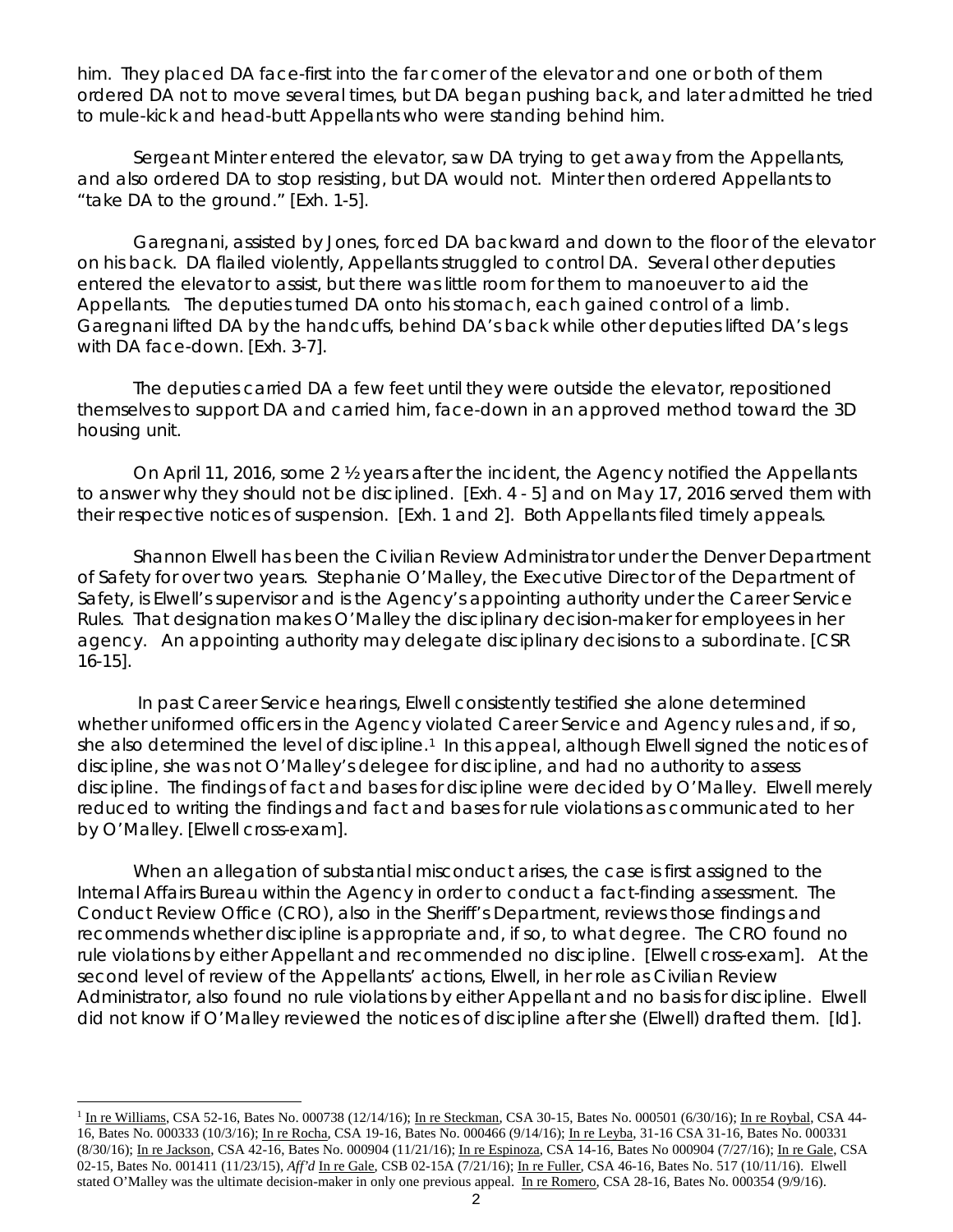At the end of the Agency's case-in-chief, Appellants moved for a directed verdict. The Agency objected. The Appellants' motion was granted, whereupon the Agency asked for a continuance in order to submit briefs as to why the evidence was sufficient to avoid a directed verdict. That motion was denied, and the Agency requested permission to amend its witness list to include Executive Director O'Malley so that she could testify as to the basis for the Agency's notice of discipline. That motion was also denied, and both disciplinary actions were reversed. The hearing was adjourned and the forgoing is now reduced to this decision and order.

## **IV. Analysis**

The Agency's notice of discipline alleged the following violations.[2](#page-2-0)

# **1. CSR 16-60 A. Neglect of Duty.**

Under this rule, the Agency must prove it communicated a duty to Appellants which they subsequently violated. [In re Gutierrez, CSA 65-11, 5 (8/28/12); *citing* In re Mounjim, CSA 87-07, 4 (7/10/08)]. The notices of discipline, which were virtually identical, did not specify any particular duty, and only broadly referred to having "tremendous responsibility, especially as it pertains to the authority to use force." No duty is found beyond that specified under Sheriff's Departmental Rules 300.22 and 5011.1M, regarding excessive force. Those rules carry their own conduct specifications and analysis. More is required under this rule than citing another rule. [In re Gordon, CSA 10-14 (11/28/14)]. Therefore, no violation is found under this rule 16-60 A.

# **2. CSR 16-60 L., Failure to observe written departmental or agency regulations, policies, or rules, as it pertains to:**

# **Departmental Order (DO) 5011.1M, Use of Force, and DSD Rule/Regulation(RR) 300.22, Inappropriate Force.**

The Agency's notice of discipline linked these two directives together in its allegation of wrongdoing. RR 300.22 states "Deputy sheriffs and employees shall not use inappropriate force in… dealing with a prisoner…" The notice of discipline specified "as it pertains to… DO 5011.1M, Use of Force," and quoted from that order: "Under the Department's use of force policy, '[o]fficers should recognize that their conduct immediately connected to the use of force may be a factor which can influence the force option necessary in a given situation.'" The notice of discipline found Jones and Garegnani improperly forced DA's face into the corner of the elevator, and opined their conduct likely provoked DA into resisting.

The only objective evidence - video recordings of the incident – did not prove either deputy forced DA's head into the corner of the elevator beyond what was reasonable and necessary to control an evidently-unruly inmate, or to forestall being head-butted or mule kicked, as inmate DA admitted he attempted to do. Without other reliable evidence, this allegation remains unproven.

Next under these rules, the notice of discipline accused both deputies of using undue force to take DA to the elevator floor "in a violent and forceful manner." The Agency found that, because DA was handcuffed, "any immediate threat to the safety of the deputies was diminished if not eliminated entirely…" and also found their takedown of DA was done in a manner disproportionate to the threat he posed. Notably, the notice of discipline acknowledged DA's attempts to head-butt and mule-kick the Appellants, but reasoned

<span id="page-2-0"></span><sup>÷,</sup> <sup>2</sup> The Career Service Rules have been revised since Appellants' actions in this appeal occurred. Because the previous version of the rules was in effect at that time, the earlier version applies here.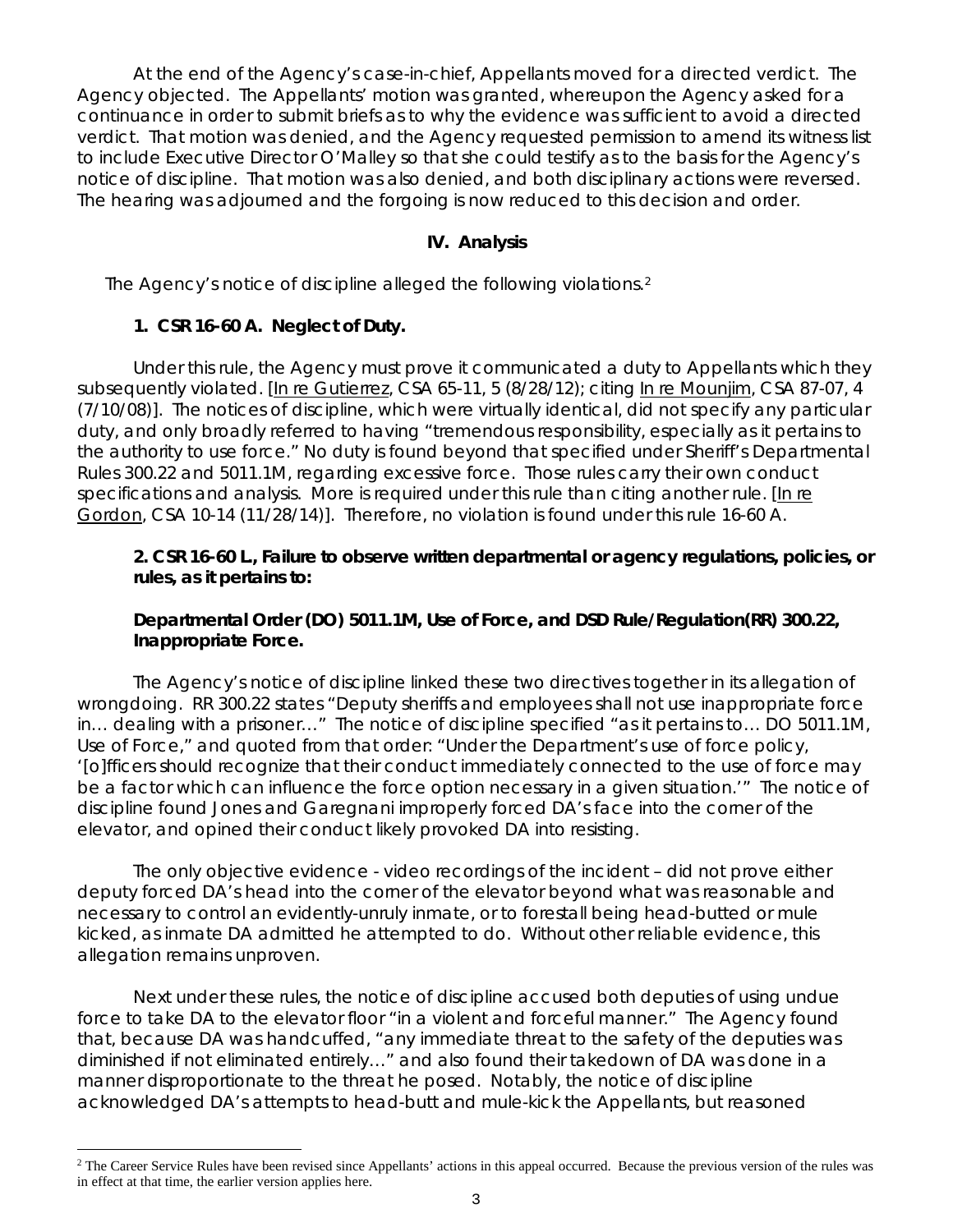because the kicks were backward, they "were of a lesser threat to the deputies, as they did not employ the aim and velocity of an assaultive forward kick."

There are several apparent problems with those findings. It is common sense that a backward kick may inflict significant injury to the knees, ankles or legs of the person standing behind. It was evident in the video recording that DA was flailing significantly during nearly the entire incident inside the elevator. Even though DA was handcuffed, it required four, much larger deputies to restrain him sufficiently to remove him from the elevator. Additionally, Appellants were ordered to take down DA by the sergeant who witnessed the entire interaction, lending some credibility to the necessity of a forceful takedown.

Careful replays of the recording reveal Garegnani's first motion, to force DA to fall backward, was forceful and violent. Then, notably, as DA began falling backward with his hands handcuffed behind him, Garegnani noticeably slowed DA's fall - as if the recording suddenly played in slow-motion. Contrary to the Agency's assertion, Garegnani appeared to take care to avoid DA's head striking the floor. [Exhibit 3-6]. The evidence does not support the conclusion that Appellants' take-down of DA in the elevator was unreasonable, exceeded the least amount of force necessary to accomplish a lawful objective, or was disproportionate to the threat DA posed, in violation of RR 300.12 or DO 5011.1M. This claim remains unproven.[3](#page-3-0)

Next, the notice of discipline claimed the Appellants used excessive force in violation of RR 300.12 and DO 5011.1M when they lifted the inmate by the handcuffs which were behind his back. The notices of discipline diverge somewhat as to what facts support these violations. As to Garegnani, his notice of discipline states "Deputy Garegnani picked inmate DA off the ground by handcuffs in a manner that is not taught by the Department… risked serious injury to the inmate, in that the inmate's arms are behind him and he is picked up by his arms off the ground, placing a significant strain on his unsupported shoulders."

D.O. 5011.1M is silent with respect to lifting an inmate by the handcuffs. It was not apparent which portion of this order the Agency deemed to be violated. The order requires, generally, that an officer must select a force option which is objectively reasonable under the circumstances. [Exhibit 12-3; 12-6, citing Graham v. Conner, 490 U.S. 386, 397 (1989)]. In that regard: the confined space in the elevator did not allow the five deputies involved in subduing DA much flexibility to employ other options; DA's flailing and persistent non-compliance required a significant use of force to overcome his resistance;<sup>4</sup> Garegnani, along with other deputies, lifted DA only for as long as it took to remove DA from the elevator; all deputies, including Garegnani, immediately lowered DA to re-position him into an approved carry position; since other deputies lifted DA by his limbs in concert with Garegnani's lift, Garegnani's lifting of DA by the handcuffs exerted much less stress on DA than had he lifted DA's entire weight by the handcuffs<sup>[5](#page-3-2)</sup> [Exh. 3-7]. DA posed an imminent threat of injury to Garegnani and Jones; DA was actively and severely resisting; and neither the Conduct Review Office nor Elwell both of whom are tasked with making such findings, determined that Garegnani's lift (or any of his actions toward DA) was excessive. [Elwell cross-exam<sup>[6](#page-3-3)</sup>]. Those factors amount to an objectively reasonable justification for Garegnani momentarily picking up DA by the handcuffs under this DO. [Exh. 12-7].

<span id="page-3-0"></span>É.  $3$  The only other evidence offered by the Agency to justify a finding of a violation of this and the other cited rules was Elwell's testimony; however, her testimony, as it pertained to O'Malley's justification for discipline, was stricken.

<span id="page-3-1"></span><sup>4</sup> *Contrast* In re Valerio, CSA 22-14, 2 (9/2/14); *aff'd In re Valerio* CSB 22-14A (2/19/15) (finding where the inmate was compliant, the deputy initiated both violence and an unnecessary lift of an inmate's entire weight by handcuffs behind his back). 5 *Contrast* Valerio, n.4. at 7**.** 

<span id="page-3-2"></span>

<span id="page-3-3"></span><sup>6</sup> Although Elwell's testimony was stricken as a hearsay expression of O'Malley's reasons to impose discipline, it was not stricken for other purposes, such as her contrary opinion and that of the CRO.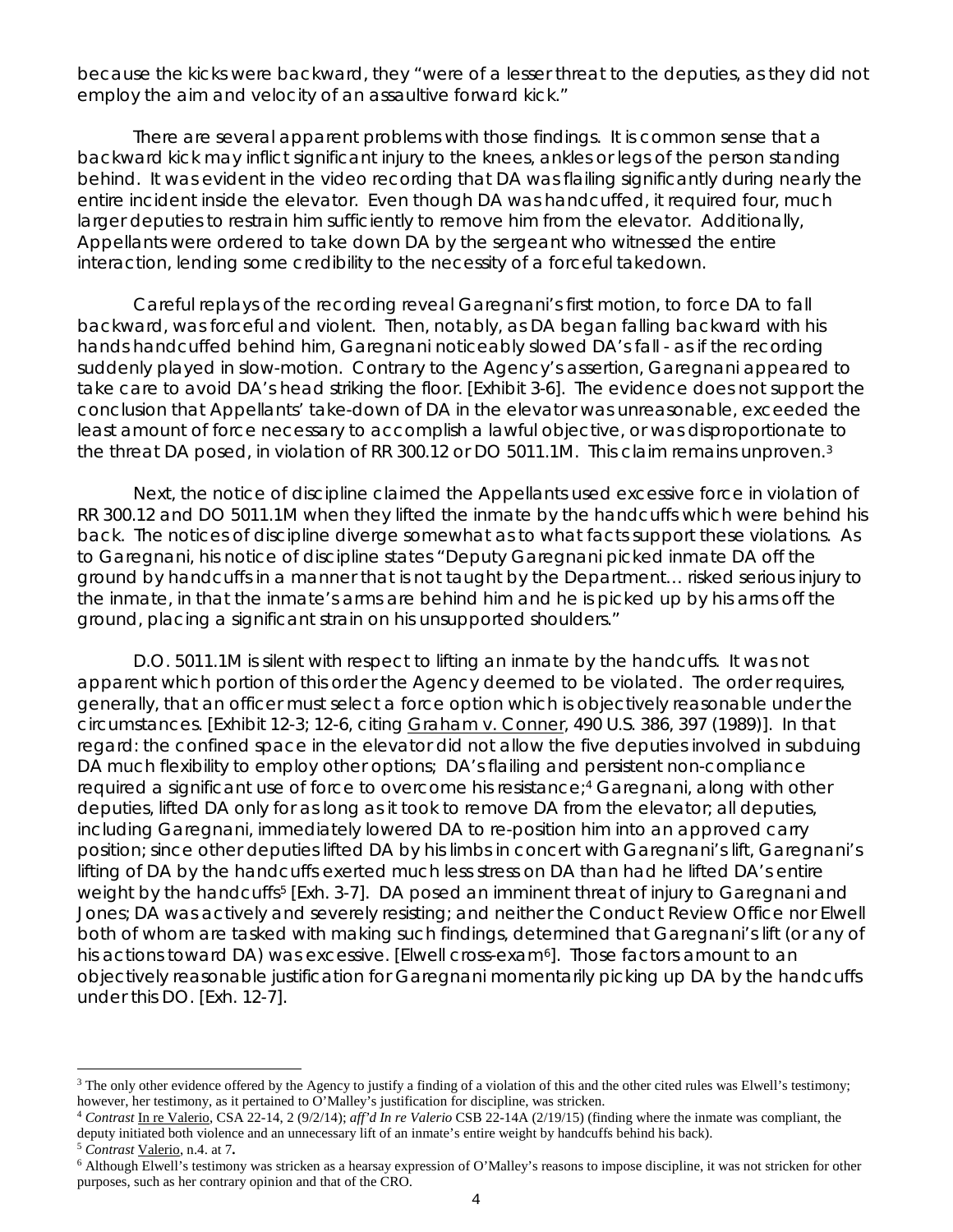Jones did not lift DA by the handcuffs and did not "initiate" the lift in any way, contrary to allegations contained in the notice of discipline. [Exh. 3-6]

Next, according to the notice of discipline, Garegnani placed his knee on the back of JD's head after deputies carried him to 3D and lowered him to the floor, face-down. The notice alleged:

Garegnani applied his considerable body weight on inmate DA's head by placing his knee on inmate DA's head for approximately two and a half minutes. There is no objective demonstrable need to control inmate DA's head in this manner at this time… which risked additional serious bodily injury in the form of a severe head injury and was not the least amount of force he could have used. [Exh. 1-7].

The video recording from that time does not show what Garegnani was doing with respect to JD because the view of them is blocked by another deputy. [Exh. 3-11; Exh. 3-12]. The same evidence fails to establish whether JD continued to struggle or to what degree, which may have justified the use of force to control him. In his contemplation of discipline meeting Garegnani acknowledged he used his "knee slightly on the back of [the inmate's] neck and head area, just enough to control him from getting up and from being able to spit at anyone as he was earlier." [Exh. 6-10]. This undisputed evidence fails to establish excessive force under the above-cited rules.

The notices of discipline specified that both Appellants violated RR 300.22 only as it pertains to DO 5011.1M. Having failed to establish any violation of DO 5011.1M, no violation of RR 300.22 may be established. Accordingly, no violation of CSR 16-60 L. was established. Based on the exhibits and testimony admitted into evidence, the Agency failed to establish any of the alleged rule violations by either Appellant by preponderant evidence.

#### **V. Motion to Continue**

Regarding the Agency's motion to continue hearing (in order to amend its pre-hearing statement to include Executive Director O'Malley and to permit her to testify about the notice of discipline), the following factors apply. The parties to every Career Service appeal are required to file pre-hearing statements, including witnesses and their proposed testimony. CSR 19-44. The Agency had not endorsed Ms. O'Malley as a witness, and expressly stated it would only be calling Ms. Elwell as their only witness.

A party's failure to provide proper notice of a witness or the content of that witness's potential testimony, subjects that witness to exclusion. Jordan v. City and C. of Denver, 15CV30960, at 4 (Denver Dist. Ct. February 10, 2016); CSR 19-44 C. There is little doubt that, had the situation been reversed, the Agency would have sternly opposed an Appellant's motion to continue when the Appellant had not endorsed an essential witness.

#### **VI. Motion to Dismiss**

Where a court is a trier of fact, as in Career Service appeals, a motion for a directed verdict is deemed a motion to dismiss pursuant to C.R.C.P. 41(b). Frontier Exploration v. Am. Nat., 849 P.2d 887 (Colo. App. 1992); Nova v. Industrial Claim Appeals Office, 754 P.2d 800 (Colo. App. 1988). Unlike a summary judgment motion before trial, I do not view the evidence in the light most favorable to the non-moving party (here, the Agency) to establish a *prima facie* case before hearing; nor do I "indulge in every reasonable inference that can be legitimately drawn from the evidence" in favor of the Agency under C.R.C.P. 41(b)(1). See Rowe v. Bowers, 417 P.2d 503, 505 (Colo. 1996); Blea v. Deluxe/Current, Inc., W.C. Nos 3-940-062 (June 18, 1997).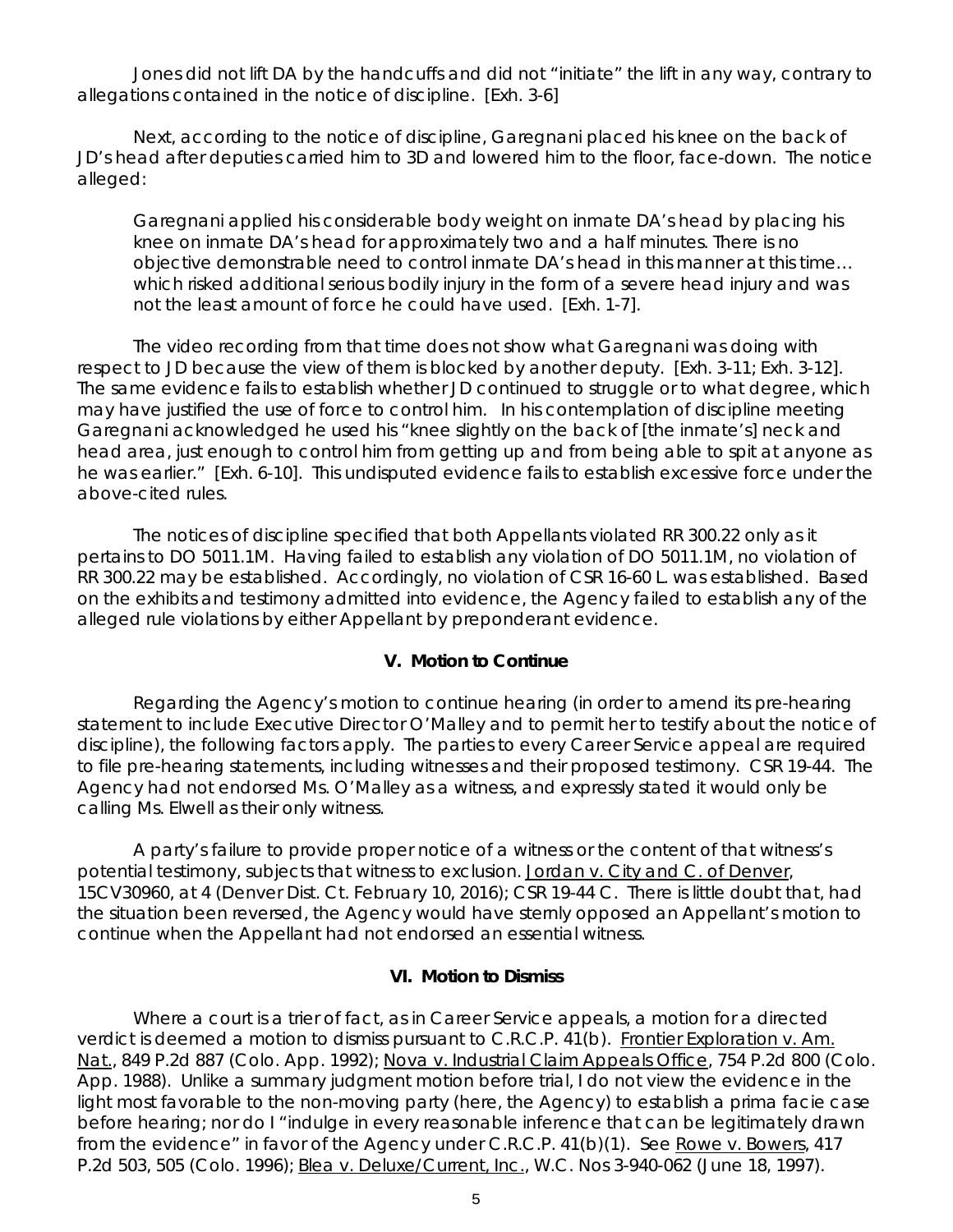Rather, I determine whether judgment for Appellants is justified on the Agency's evidence. American National Bank v. First National Bank, 28 Colo. App. 486, 476 P.2d 304 (1970); Bruce v. Moffat County Youth Care Center, W. C. No. 4-311-203 (March 23, 1998). *see also* Campbell v. Commercial Credit Plan, Inc., 670 P.2d 813 (Colo. App. 1983); C.R.C.P. 41(b)(1); C.R.C.P. 52.

As the proponent of discipline, the Agency bears the burden of persuasion to demonstrate Appellant violated one or more of the cited Career Service Rules, and that the degree of discipline complies with CSR 16-20. In re Lovingier, CSB 48-13A, 4 (11/7/14). The standard by which the Agency must prove each violation is by a preponderance of the evidence. To summarize the evidence admitted into the record:

Elwell was not the decision-maker in this case and, according to her own testimony, was not delegated the authority to determine discipline. Thus, the portion of Elwell's testimony in which she conveyed the underlying basis for discipline on behalf of O'Malley, were out of court statements offered for the truth of those assertions. As such, those statements were hearsay.<sup>[7](#page-5-0)</sup> No exception was sought, thus Elwell's testimony, as it concerned the underlying basis for discipline, became inadmissible hearsay.[8](#page-5-1) At that point, all that remained of the Agency's case lay in its stipulated exhibits, most pertinently, the notice of discipline and video recordings of the underlying incident. The next step was to weigh that remaining evidence. As found above:

(1) The Agency alleged Appellants used excessive force in violation of CSR 16-60 L., via DO 5011.1M and RR 300.22 when they forced DA's head into the corner of the inmate transport elevator. The CRO and Elwell disagreed that any violation was established; the decision maker did not testify; the video evidence did not prove excessive force.

(2) The Agency alleged Appellants forced DA to the elevator floor in a manner that was an excessive use of force in violation of CSR 16-60 L, via DO 5011.1M and RR 300.22. Neither the CRO nor Elwell found Appellants' conduct violated these rules; the decision-maker did not testify; and the video evidence tended to show Appellants used due care to avoid injury to DA, even while DA was violent toward them.

(3) The Agency alleged Appellants violated CSR 16-60 L, via DO 5011.1M and RR 300.22 when they hoisted DA by handcuffs, while his restrained hands were behind his back. Jones did not participate in that activity. Garegnani used only such force as was reasonable and appropriate in relation to the threat DA posed. Garegnani desisted in the handcuff-carry as soon as the deputies gained control of DA, and repositioned to carry him outside the elevator [Exh. 3-7];

(4) The Agency alleged Garegnani violated CSR 16-60 L via DO 5011.1M and RR 300.22 because he did not use the least amount of force necessary to achieve a legitimate detentionrelated function when he kneeled on DA in 3D. Neither Elwell nor the CRO found those actions violated any rule or order. The decision maker did not testify. The video evidence does not show Garegnani used his knee on the back of DA's head/neck area to keep him face-down on the floor of 3D [Exh. 3-11; 3-12], and the only evidence presented was Garegnani's admission at his contemplation of discipline meeting where he admitted to placing his knee "slightly" on the inmate's head "just enough to control him." Using his body to prevent a resisting inmate from kicking or spitting does not amount to excessive force.

<span id="page-5-1"></span><span id="page-5-0"></span>**<sup>7</sup>** Hearsay is defined is defined as "a statement other than one made by the declarant while testifying at the trial or hearing, offered in evidence to prove the truth of the matter asserted." Colorado Rules of Evidence (CRE) 801(c). While authorized statements made by an agent of the declarant on the subject raised by the declarant is not hearsay, (CRE 801 (2)), Elwell specified she had no such authority. <sup>8</sup> Administrative appeals have their own relaxed test for admissible hearsay, including the nine-factors set forth by the Colorado Supreme Court. Industrial Claims Appeals Office v. Flower Stop Marketing Corp., 782 P.2d 13, 18 (Colo. 1989). Of those factors, the first, fourth, and ninth were largely met, while the remainder were not, or were unknown.

É.